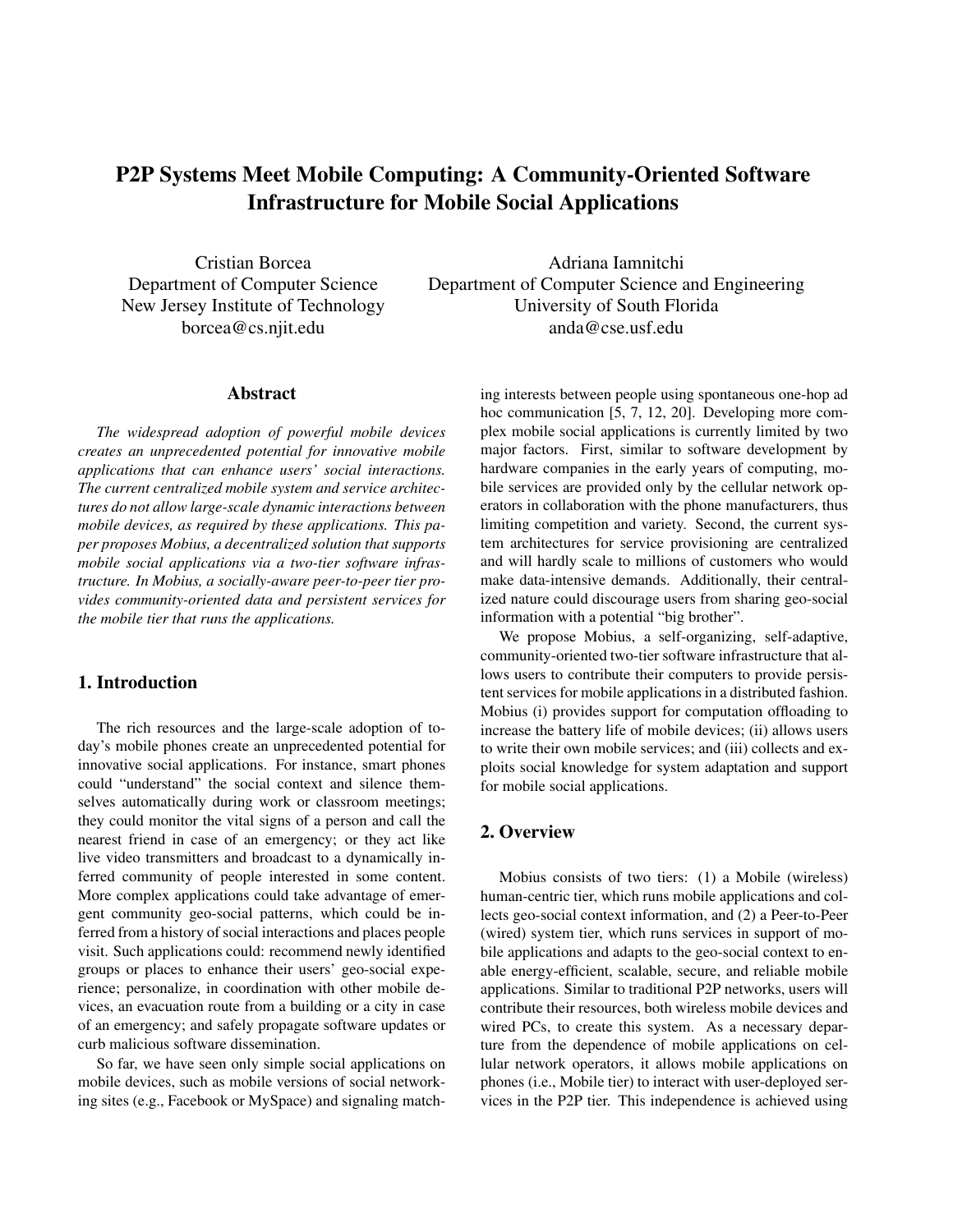

**Figure 1. Application scenario: A community multimedia-sharing service**

community-supported services running on a collection of user-owned resources in a P2P manner.

Mobile-only solutions are not sufficient even if the devices stay connected to the Internet because the mobile devices can be turned off or run out of battery. The P2P tier provides persistent services and more powerful resources (power, computation, applications and software services).

Mobius does not preclude existing or new services offered by network providers or third parties. To illustrate the novel features of Mobius, with a special emphasis on geo-social management and adaptation, let us assume the scenario in Figure 1:

User-deployed mobile services. Bob creates a new social multimedia-sharing service that enables mobile users to upload multimedia content from their phones and share it with their friends in real-time. The friends to receive the content can be specified according to the type and strength of social ties (e.g., friends, co-workers with strong social ties, ideological allies, or everybody personally known). Bob installs this service on his PC, which is part of the P2P tier. The service description and potential security/privacy policies are registered with the P2P tier. Then, Bob announces the service to his friends.

Data management. Alice decides to share a photo using Bob's service. She uses a mobile application, which can interact with multiple multimedia-sharing services. The application tags the photo with the name of the place and potentially its physical location read from the built-in GPS. When Bob's service receives the request to upload Alice's photo, it invokes a data management primitive in the P2P tier to store the photo. This primitive submits a data replication request that will place data on storage close to the destination communities specified by Alice.

Community interactions. Once the data is stored,

Bob's service contacts an event notification service to alert Alice's specified social contacts about the photo. The smart phones of these contacts receive a "new content available" event and dispatch it to the corresponding application. The application then decides based on the current social context of the user whether to alert her immediately or postpone this action. To decide, the application can use ad hoc communication with nearby devices and the location of its device to infer the current social context. Furthermore, the mobile application can contact a service in the P2P tier to retrieve social information about the nearby people. If the social context is appropriate, the application alerts the user with an audio signal; otherwise, it just registers the event for later display. The transfer of the photo will only happen with the explicit user's consent.

Service management. While much of the user-produced media today is of limited interest outside the close social group, there are situations where, for example, phone-taken photos have potentially huge impact on public awareness<sup>1</sup>. Alice may decide to make the geo-tagged photo available to users independent of her social community. The geo-tag will be used in key-based searches by other users potentially interested in Alice's photo. The P2P tier can coordinate the replication of data to alleviate hot spots and improve data availability in response to significant popularity.

Application offloading. Finally, a user might decide to run a photo classification application on her smart phone. This application performs image processing to extract and compare image features. Since this is a computationally/energy intensive application, the mobile application can decide to offload the computation on a node in the P2P network. The offloading decision is negotiated with the P2P tier, which can grant or deny the request based on various policies and incentives that can include social knowledge.

#### 3. Socially-Aware P2P Tier

The P2P tier is a *multi-purpose* P2P infrastructure aimed to provide support to the mobile users and their social applications. The innovative aspect of our approach lays in designing an infrastructure that *collects and exploits social knowledge* about and from the mobile tier above. Mobius incorporates social information deep into the selforganizing P2P structure to allow for adaptive mechanisms that better react to the social patterns of the mobile users.

The following objectives direct the design of the P2P tier: (1) Provide core services to mobile users, such as reliable data management, service discovery, search capabilities, and computing (e.g., image processing, path finding in the physical world); (2) Provide support for dy-

<sup>&</sup>lt;sup>1</sup>The recent political protests from Burma were photographed using cellular phones [1], and the photos were published in newspapers around the world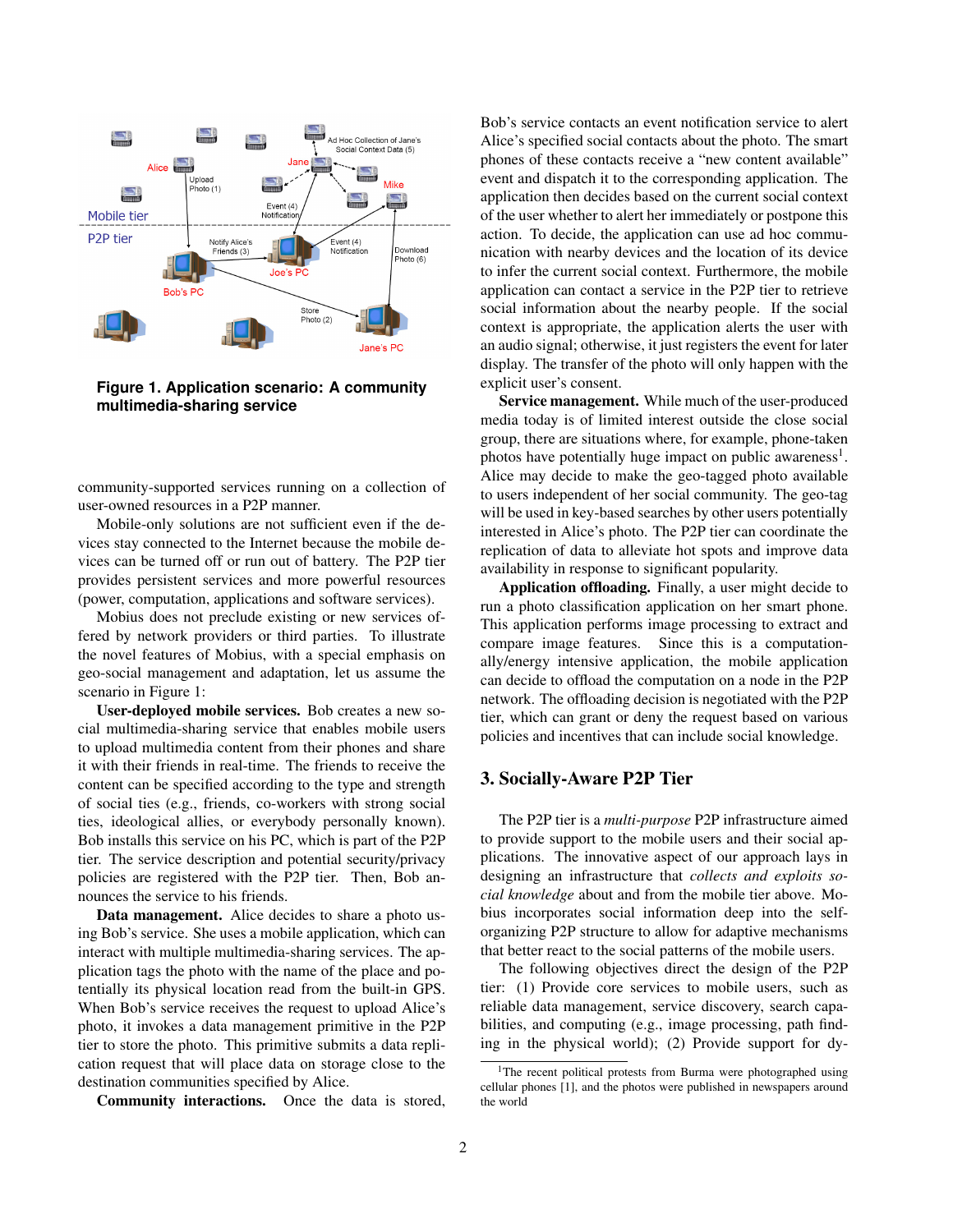

**Figure 2. P2P tier architecture.**

namic instantiation and management of user-defined services; (3) Maintain social state respecting user-specified privacy rules; (4) Allow support for dynamic node participation and heterogeneity via self-configuration.

Overall architecture. The P2P tier, as depicted in Figure 2, has several layers. The *Geo-Social P2P Services* layer supports the traditional P2P maintenance components, such as overlay and data management. However, these components are now informed by geo-social data and emergent social patterns, information maintained by the Social State Management component. We consider using an unstructured P2P topology for flexible mapping of social context onto the lower layer networking infrastructure [16]. In particular, using an unstructured P2P topology allows peers to choose their neighbors based on trust inferred from the social network, and not imposed by the node ID space, as in the DHT-based overlays.

Since the P2P tier runs both core services and user-level services to support mobile applications, a Service Management component is necessary. This component decides, based on social knowledge, where to instantiate community services and where to replicate overloaded services.

The *Core Services for Mobile Tier* layer includes services for supporting mobile applications such as Service Discovery, Event Manager, Offloading Admission Manager, and Social Context Provider. While the first two services are well understood, the Offloading Admission Manager and Context Provider are novel to our architecture. The Offloading Admission Manager coordinates the offloading of applications from the mobile tier to the less resourceconstrained P2P tier. It decides whether to grant application offloading requests, where to place the offloaded applications, and it coordinates the transmission of the results back to the mobile tier. The Context Provider service exports geo-social data and emergent patterns to the software levels above, subject to privacy and security policies enforced by the layer above. The Context Provider allows therefore the development of new, secure socially-aware user services supported through a service API.

In the following we sketch the research challenges for providing a socially-aware P2P infrastructure.

Collecting social data and inferring social context. Inferring social information from the use of technology is possible due to two main factors. First, the highly popular online social networking applications, such as MySpace or Facebook, can provide rich information about the social fabric of the Internet users. Second, the mobile devices equipped with communication and localization capabilities can help refine reported social relationships.

Online social networking applications reportedly include hundreds of million of users from around the globe [8]. According to the Facebook website [3], more than 68 million users are active in the network, spending on average 20 minutes per day on the more than 18,000 applications now available. Users participate in these social networks by declaring their relationships with other users of the network. While many of these networks are built for socializing, some are specialized on topics such as political debate (Essembly [2]) or professional networking (LinkedIn [4]). When specialized, the relationships carry the semantics specific to the topic of interest: e.g., Essembly users semantically distinguish between friends, allies, and enemies [14].

Using only information from online social sites, however, and mapping trust onto declared relationships can be misleading: due to the social incentives hidden in declaring relationships, such declarations are over-inflated. As a consequence, a declared "friendship" relationship may not carry the amount of trust typically expected between friends. Augmenting these declarations with information from mobile devices (collected and processed by the *Geo-Social Data module*) will build a more accurate representation of the social world. We note that inferring social information from mobile devices alone is limited by the difficulty to differentiate co-location from social interaction, especially in densely populated environments, such as an urban campus [6].

Inferring communities. Social state management. Social network analysis has been intensely studied recently [19, 10, 11] and topological properties such as power-law and small world have been found in networks ranging from high school friendships [19] to citation networks [18]. Moreover, Girvan and Newman [13] showed that tightly-knit groups (such as a research group in a specific field) can be identified by network analysis.

However, due to privacy rules, full knowledge about the social graph may not be available in Mobius. Collecting social data from online social applications can be done only with the user's consent. In a "big brother" scenario, global social data is centralized. At the other extreme, each user maintains her own host that stores geo-social information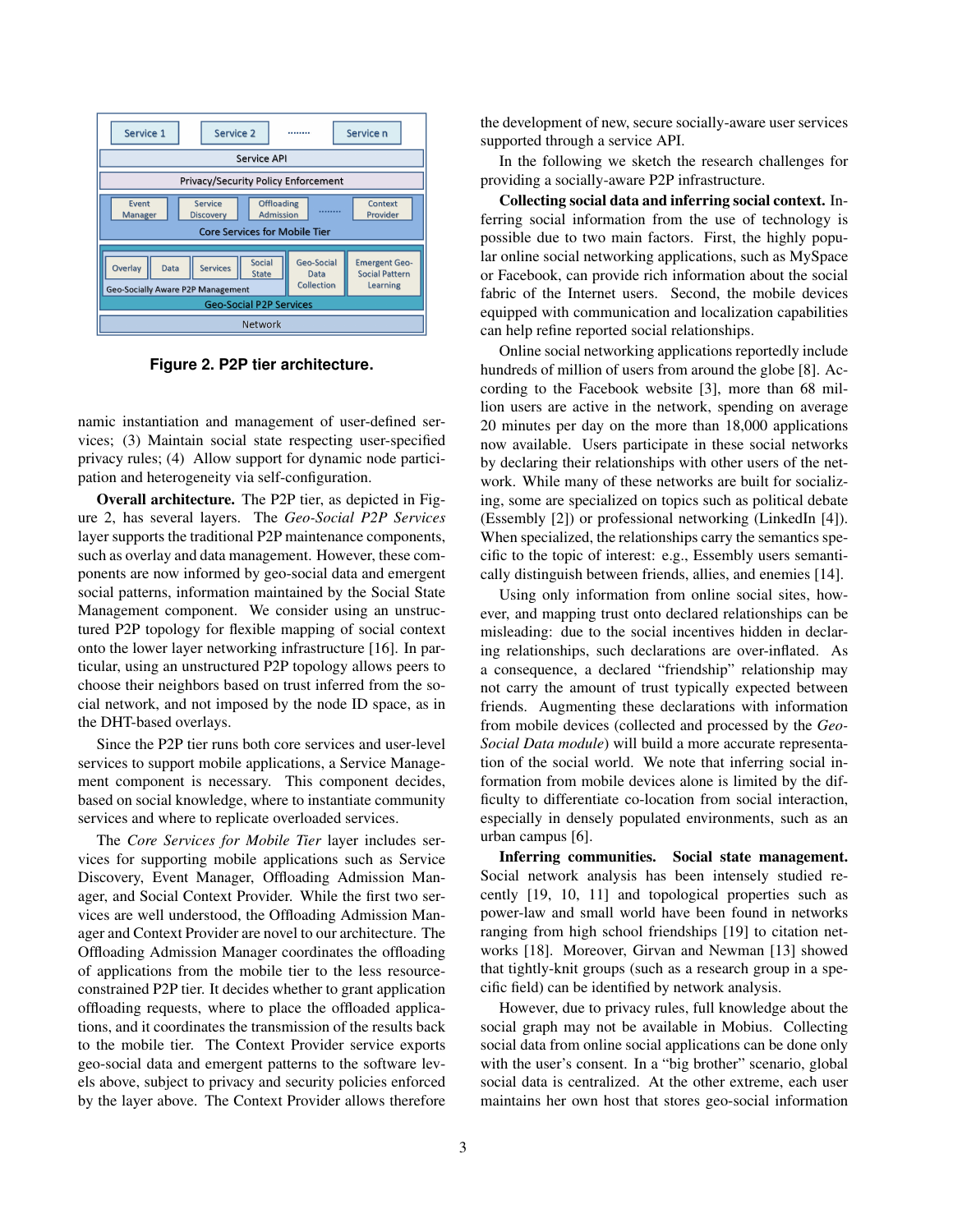about all her relations. A real scenario will be somewhere in between, with hosts maintaining overlapping social state, but none having a global view of the social network. Social state will thus be partitioned on multiple peers. In such a case, several issues are raised: (i) how to collect and group data in order to infer the social group of a particular user; (ii) how to map social data onto different peers; (iii) how to name and store inferred communities for later use.

One way to map social state onto peers is based on social ties for better privacy (since friends already know each other's information) and better locality (resources of a community may be grouped together). Ideally, communityspecific state and services are mapped onto communityowned peers. Since people are typically part of multiple social groups (family, co-workers, friends), it is likely that services from different communities may be co-located on some common set of hosts. We stress that social knowledge informs the choice of neighbors of a peer, but lack of social relationships between two nodes will not prevent them from collaborating in the overlay. Mapping social state onto hosts can also be considered based on geographical locality.

Socially-aware service and data management. Social ties can be used to infer and provide incentives for participations, such as hosting services or storing user-generated content. Many issues are raised by this idea, however: How many services need to be supported by a community? How to deal with overlapping communities? Alternatively, can we use relationship transitivity to provision for a lowresource community?

Large or rapidly growing social communities may also pose scalability challenges: services will need to be replicated dynamically as a response to growing popularity. This requires monitoring resources in order to automatically trigger service replication and employing techniques for service placement based mostly on slowly-changing attributes. For example, mobile users change their location frequently, but perhaps less so the geographical area (city or state); social relationships are typically slowly changing. Candidates to host services will be selected based on social ties (providing incentives and trust) and resource capabilities (including network characteristics and geographical location). Service replication might require replicating service data as well. In particular cases, however, the service data might be already replicated on the peer where the new service is instantiated. This behavior is due to the use of socially-aware decisions for both data placement and service placement.

The data management component is used for durable storage, content delivery, and retrieval (key-based searches). In addition to data placement and replication, there is also the question of durability. For example, the multimedia to be delivered by Bob's service may not guarantee durability above some limited period. Data that migrate closer to the mobile user is not to stay there for



**Figure 3. Mobile Node Architecture**

long, yet what is a useful time interval? Is a community repository necessary for providing useful durability?

#### 4. Mobile Tier

Figure 3 presents the components of our common mobile platform, which exports an API for context-aware mobile applications, collects geo-social context information, and collaborates with the P2P tier for geo-social adaptation. There will be two communication planes between the Mobile tier and the P2P tier: the application plane, between user-level applications (on mobile devices) and services (on PCs), and the system plane, between various modules of the mobile platform and core services or modules in the P2P tier. Mobile devices collect and share with the P2P tier three types of information: their location, their resources, and their neighboring devices/users.

Location collection and sharing. Most mobile applications need their users' location for basic context-awareness. Ideally, a location system should be accurate, scalable, cost effective, easily deployable, work both indoors and outdoors, and allow users to control the sharing of their location. No currently available system has all these features, and in fact, some of the features are contradictory. Users would understandably be concerned if a certain hardware/software infrastructure would track them to determine their real-time location. Therefore, the Location Engine module will determine the location locally using GPS or software solutions such as Intel Placelab [15], which work both indoors and outdoors. In this way, it allows users to control when and how often location updates are sent to the P2P tier. Since computing and sending location could consume significant power, social knowledge can be used to decrease the frequency of the updates or even to turn off the engine for certain periods of time (e.g., attending weekly meetings or classes).

Application offloading. The Resource Monitoring module keeps track of the available local computing and communication resources, with a special emphasis on battery power and memory. This module is used by local contextaware applications to adapt their functionality. Furthermore, it can be used by the Offloading Manager to pro-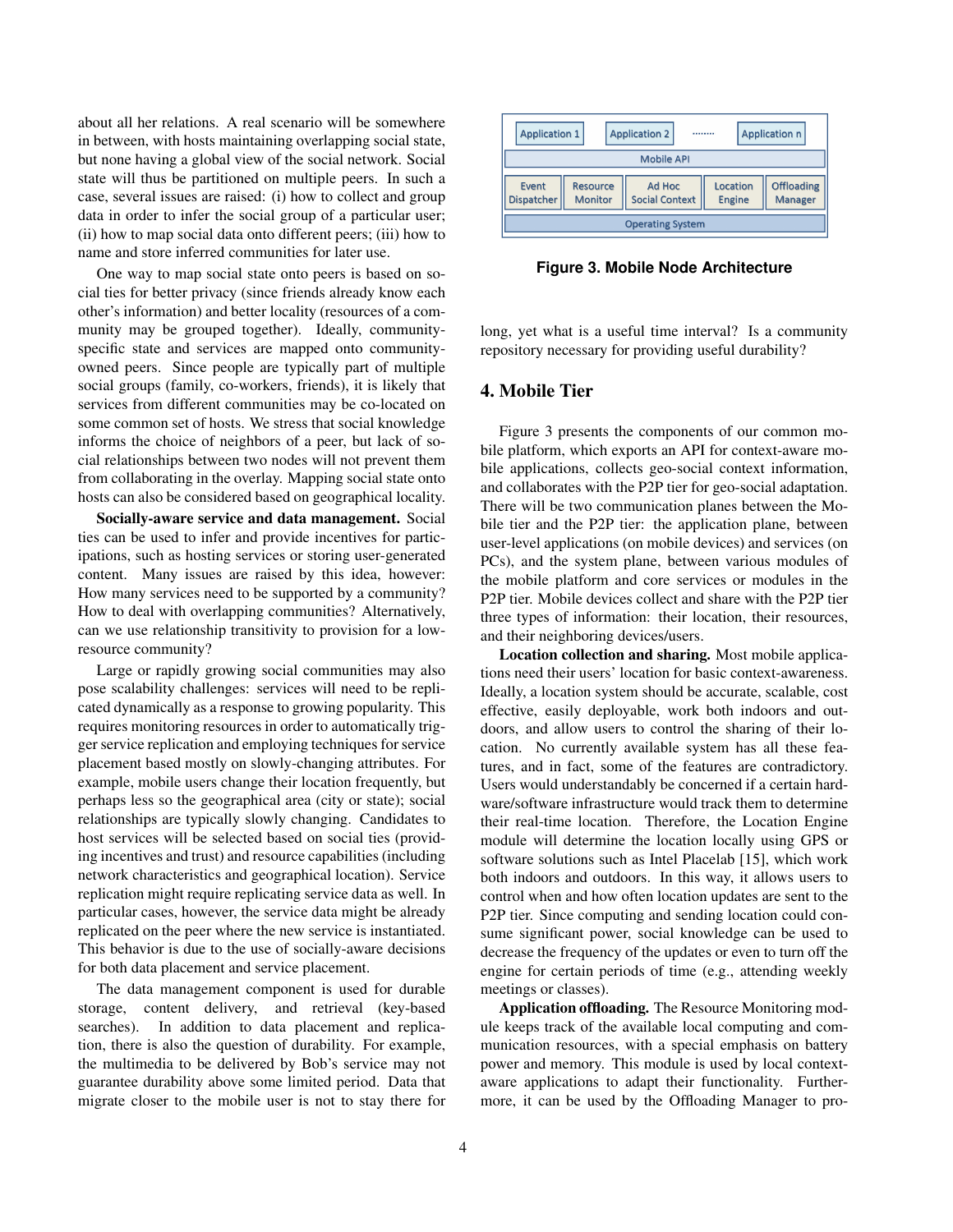vide support for application or component offloading [17, 9] when the local resources are insufficient or the battery costs are too high. The offloading process is done in collaboration with the Offloading Admission service in the P2P tier, which decides whether to allow the offloading and on what host, based on geo-social data (e.g., user's PC or user's friend's PC) and privacy preferences. Trade-offs between computation and communication with respect to energy consumption must be taken into account in order to ensure that offloading provides the expected benefits.

Ad hoc collaboration. Mobile devices communicate over the Internet (cellular or WiFi) with the P2P tier; even the communication between mobile devices takes place indirectly through this tier. The only exception when they communicate directly is the Ad Hoc Social Context module, which uses one-hop ad hoc communication (WiFi or Bluetooth) to gather social information. This module can use a protocol that simply learns the MAC addresses of neighboring devices or can learn user identities associated with those devices. In the former case, stronger privacy is ensured as only the P2P tier would know the association between MAC addresses and user names, but less functionality is available on the mobile. For instance, learning the current social context will always have to be done by the P2P tier. In the latter case, mobile devices can infer this context locally, especially if they store other social information as well; however, maintaining privacy could be more complex. Gathering local social context information can be done periodically or on-demand, with a trade-off between information accuracy and power consumption.

Asynchronous communication. Mobile applications communicate synchronously (i.e., request/reply) with services. However, they often need to be contacted when certain social, temporal, or geographical conditions are met. For example, an application might want to be notified in real-time of the co-location of two users, the presence of a user at a given place, or a new person or place recommendation based on newly identified geo-social affinities. To achieve this asynchronous communication goal, applications (or user-level services on their behalf) register events with the Event Manager service in the P2P tier. Event notifications sent by this service are received by the Event Dispatcher module on the mobile device, which subsequently delivers them to the corresponding applications.

#### 5. Summary

This paper proposes two main ideas for discussion. First, it proposes to use a peer-to-peer infrastructure for supporting mobile social applications. This is a fundamental departure from the vertically integrated solutions of content distribution networks for which P2P systems became popular, as it requires service instantiation and management in addition to data management. Second, it proposes to use geo-social knowledge as the basis for self-organizing, selfadaptive resource and data management techniques in a P2P infrastructure. Additionally, social knowledge can be used for privacy protection and providing incentives for resource contribution. Incorporating social knowledge in system design can open new directions of research and bring significant potential performance improvements over techniques that use only system metrics.

#### Acknowledgment

This material is based upon work supported by the National Science Foundation under Grants No. CNS-0831753 and CNS-0831785. Any opinions, findings, and conclusions or recommendations expressed in this material are those of the authors and do not necessarily reflect the views of the National Science Foundation.

#### References

- [1] Bbc burma protests: Your pictures (2007). http://news.bbc.co.uk/2/hi/in pictures/7012813.stm.
- [2] Essembly(2006). http://www.essembly.com.
- [3] Facebook(2004). http://www.facebook.com.
- [4] Linkein(2002). http://www.linkedin.com/.
- [5] Lovegety: Love Japanese style. http://www.wired.com/news/culture/0,1284,12899,00.html.
- [6] Machine perception and learning of complex social systems. http://reality.media.mit.edu/.
- [7] Nokia sensor. http://www.nokia.com/sensor/.
- [8] Réseaux sociaux: des audiences différentes selon les continents. *Le Monde*, January 14, 2008. http://www.lemonde.fr/web/infog/0,47-0@2-651865,54- 999097,0.html.
- [9] R. Balan, J. Flinn, M. Satyanarayanan, S. Sinnamohideen, and H. Yang. The Case for Cyber Foraging. In *Proceedings of the 10th ACM SIGOPS European workshop: beyond the PC (EW10)*, pages 87–92. ACM Press, 2002.
- [10] A.-L. Barabási. *Linked: The New Science of Networks*. Perseus Publishing, 2002.
- [11] S. Dorogovtsev and J. Mendes. Evolution of networks. *Advances in Physics*, 51(4):1079–1187, 2002.
- [12] N. Eagle and A. Pentland. Social serendipity: mobilizing social software. *Pervasive Computing, IEEE*, 4(2):28–34, 2005.
- [13] M. Girvan and M. Newman. Community structure in social and biological networks. *Proc. Natl. Acad. Sci. USA*, 99:8271–8276, 2002.
- [14] T. Hogg, D. Wilkinson, G. Szabo, and M. Brzozowski. Multiple relationship types in online communities and social networks. In *AAAI Spring Symposium on Social Information Processing*, 2008.
- [15] A. LaMarca, Y. Chawathe, S. Consolvo, J. Hightower, I. Smith, J. Scott, T. Sohn, J. Howard, J. Hughes, F. Potter, J. Tabert, P. Powledge, G. Borriello, and B. Schilit. Placelab: